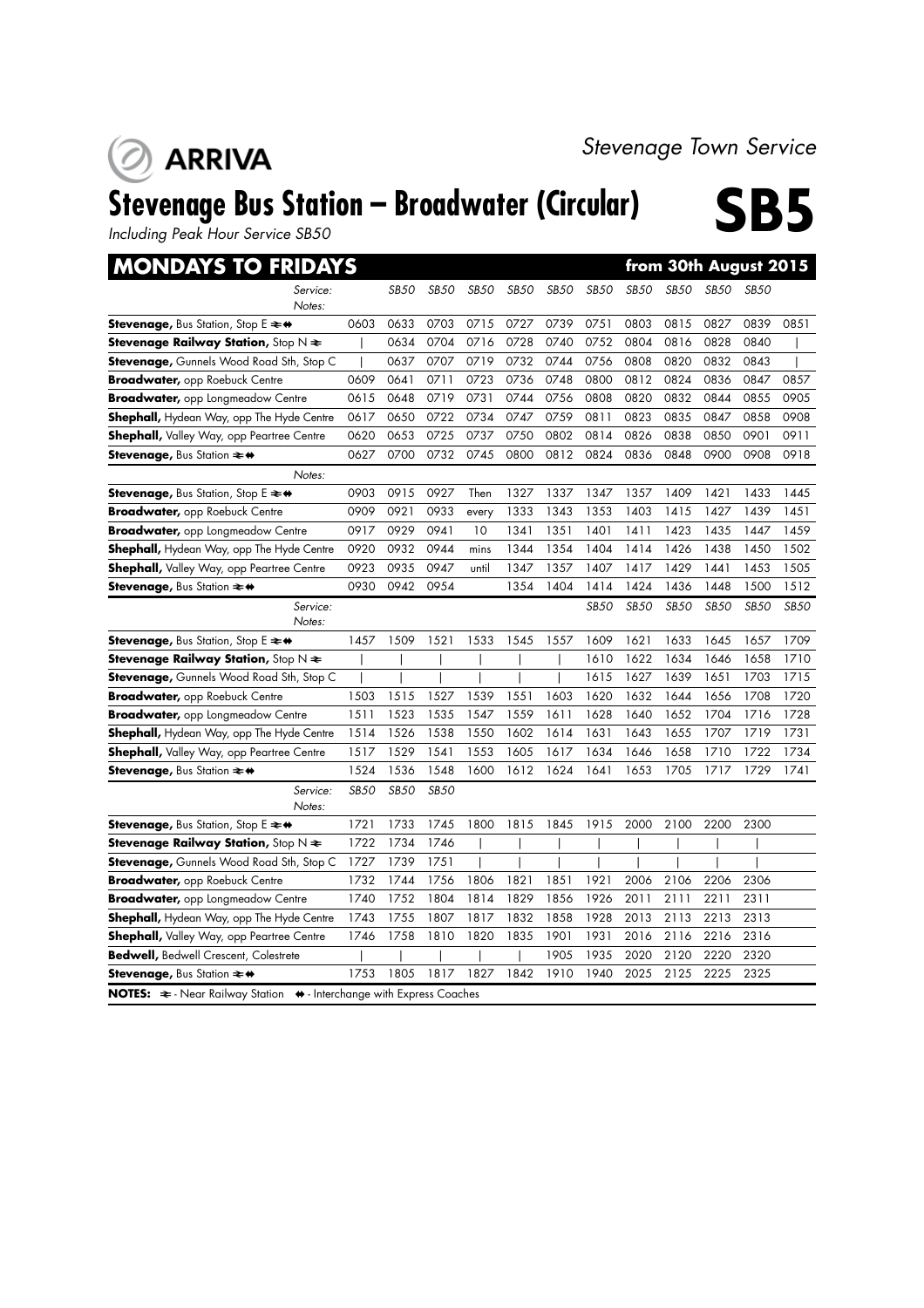# **Stevenage Bus Station – Broadwater (Circular) SB5**

**ARRIVA** 

**SATURDAYS from 30th August 2015** 

| Notes:                                                                                       |      |      |       |      |      |      |      |      |      |      |      |      |
|----------------------------------------------------------------------------------------------|------|------|-------|------|------|------|------|------|------|------|------|------|
| <b>Stevenage, Bus Station, Stop E <math>\neq \bullet</math></b>                              | 0630 | 0700 | 0730  | 0800 | 0825 | 0837 | 0849 | 0901 | 0913 | 0925 | 0937 | 0949 |
| <b>Broadwater, opp Roebuck Centre</b>                                                        | 0636 | 0706 | 0736  | 0806 | 0831 | 0843 | 0855 | 0907 | 0919 | 0931 | 0943 | 0955 |
| <b>Broadwater, opp Longmeadow Centre</b>                                                     | 0643 | 0713 | 0743  | 0813 | 0838 | 0850 | 0902 | 0914 | 0927 | 0939 | 0951 | 1003 |
| <b>Shephall,</b> Hydean Way, opp The Hyde Centre                                             | 0645 | 0715 | 0745  | 0815 | 0840 | 0852 | 0904 | 0916 | 0930 | 0942 | 0954 | 1006 |
| <b>Shephall, Valley Way, opp Peartree Centre</b>                                             | 0648 | 0718 | 0748  | 0818 | 0843 | 0855 | 0907 | 0919 | 0933 | 0945 | 0957 | 1009 |
| <b>Stevenage, Bus Station <math>\approx</math> <math>\leftrightarrow</math></b>              | 0655 | 0725 | 0755  | 0825 | 0850 | 0902 | 0914 | 0926 | 0940 | 0952 | 1004 | 1016 |
| Notes:                                                                                       |      |      |       |      |      |      |      |      |      |      |      |      |
| <b>Stevenage, Bus Station, Stop E <math>\neq \leftrightarrow</math></b>                      | 1001 | 1013 | Then  | 1513 | 1525 | 1537 | 1549 | 1602 | 1617 | 1632 | 1647 | 1702 |
| <b>Broadwater, opp Roebuck Centre</b>                                                        | 1007 | 1019 | every | 1519 | 1531 | 1543 | 1555 | 1608 | 1623 | 1638 | 1653 | 1708 |
| <b>Broadwater, opp Longmeadow Centre</b>                                                     | 1015 | 1027 | 12    | 1527 | 1539 | 1551 | 1603 | 1616 | 1631 | 1646 | 1701 | 1716 |
| <b>Shephall,</b> Hydean Way, opp The Hyde Centre                                             | 1018 | 1030 | mins  | 1530 | 1542 | 1554 | 1606 | 1619 | 1634 | 1649 | 1704 | 1719 |
| <b>Shephall,</b> Valley Way, opp Peartree Centre                                             | 1021 | 1033 | until | 1533 | 1545 | 1557 | 1609 | 1622 | 1637 | 1652 | 1707 | 1722 |
| <b>Stevenage, Bus Station <math>\approx</math> <math>\leftrightarrow</math></b>              | 1028 | 1040 |       | 1540 | 1552 | 1604 | 1616 | 1629 | 1644 | 1659 | 1714 | 1729 |
| Notes:                                                                                       |      |      |       |      |      |      |      |      |      |      |      |      |
| Stevenage, Bus Station, Stop E ≥+                                                            | 1717 | 1732 | 1747  | 1800 | 1815 | 1845 | 1915 | 2000 | 2100 | 2200 | 2300 |      |
| <b>Broadwater, opp Roebuck Centre</b>                                                        | 1723 | 1738 | 1753  | 1806 | 1821 | 1851 | 1921 | 2006 | 2106 | 2206 | 2306 |      |
| <b>Broadwater, opp Longmeadow Centre</b>                                                     | 1731 | 1745 | 1800  | 1813 | 1828 | 1856 | 1926 | 2011 | 2111 | 2211 | 2311 |      |
| <b>Shephall, Hydean Way, opp The Hyde Centre</b>                                             | 1734 | 1747 | 1802  | 1815 | 1830 | 1858 | 1928 | 2013 | 2113 | 2213 | 2313 |      |
| <b>Shephall,</b> Valley Way, opp Peartree Centre                                             | 1737 | 1750 | 1805  | 1818 | 1833 | 1901 | 1931 | 2016 | 2116 | 2216 | 2316 |      |
| <b>Bedwell, Bedwell Crescent, Colestrete</b>                                                 |      |      |       |      |      | 1905 | 1935 | 2020 | 2120 | 2220 | 2320 |      |
| <b>Stevenage, Bus Station <math>\approx</math> <math>\leftrightarrow</math></b>              | 1744 | 1757 | 1812  | 1825 | 1840 | 1910 | 1940 | 2025 | 2125 | 2225 | 2325 |      |
| NOTES: $\approx$ - Near Railway Station $\leftrightarrow$ - Interchange with Express Coaches |      |      |       |      |      |      |      |      |      |      |      |      |